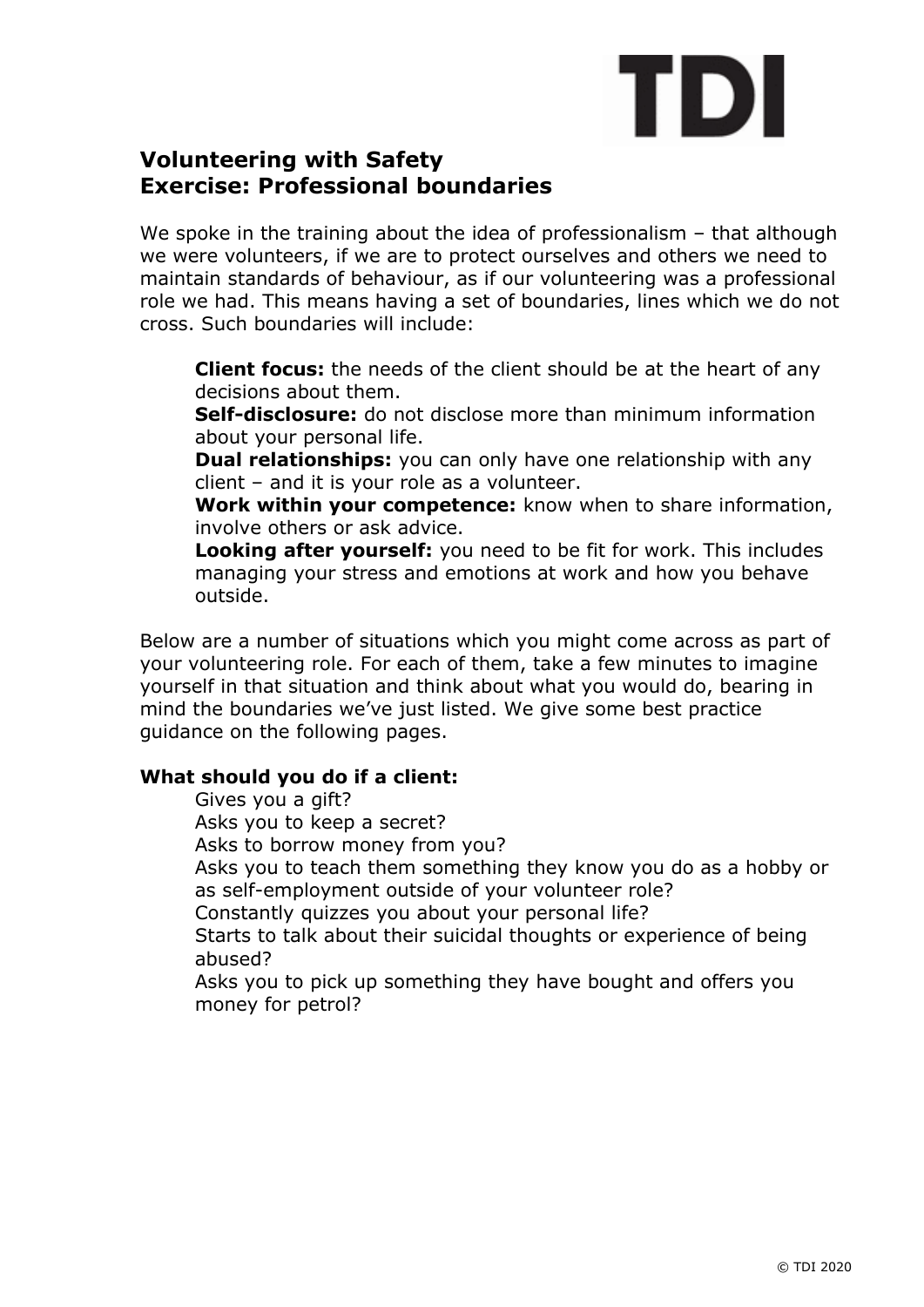

#### Answers

**If a client gives you a gift** it is best to gently and politely refuse it. This can be very difficult for us to do, as it can feel like we're rejecting a kindness. Particularly when we have built friendly relationships with clients, we can worry that refusing a gift is a form of insult.

However, gifts change the relationship between client and volunteer shifting it from one in which the volunteer is providing a service to one where mutual obligations exist. It can make it harder for the volunteer to remain in control of the relationship and refuse demands on them in future – we can feel beholden to our client, that since they did something nice for us we owe them something more than our role demands.

If a client wants to show us gratitude, we can find other ways for them to do it – such as through making a donation to charity.

**If a client asks us to keep a secret,** we can't accept. There are all sorts of things that we might be told which we need to report – such as allegations of abuse or admissions of illegal activity. Without knowing what the secret is in advance, we can't commit to confidentiality.

What we can offer is compassionate listening, bounded by our duty to act in the client's best interests. This means telling the client up front that we'll share anything they tell us which makes us believe they or someone else is in danger of harm or involved in anything illegal. This is particularly the case with children and vulnerable adults. If they still wish to tell us the secret they can. If they don't, we may want to discuss this with our organisation's safeguarding lead.

**If a client asks us to lend them money,** we should refuse. A client who owes us something may feel unable to come to us for the support they need that we would normally provide as a volunteer, because they are embarrassed by an inability to pay back or through a fear we'll demand money from them they don't have.

If a client comes to us with a request for money we should try to put them in touch with people who can help them access support – such as the Citizens Advice Bureau.

**If a client asks us to teach them something they know you do as a hobby or as self-employment outside of your volunteer role,** we should decline. We don't want to get ourselves into the situation where we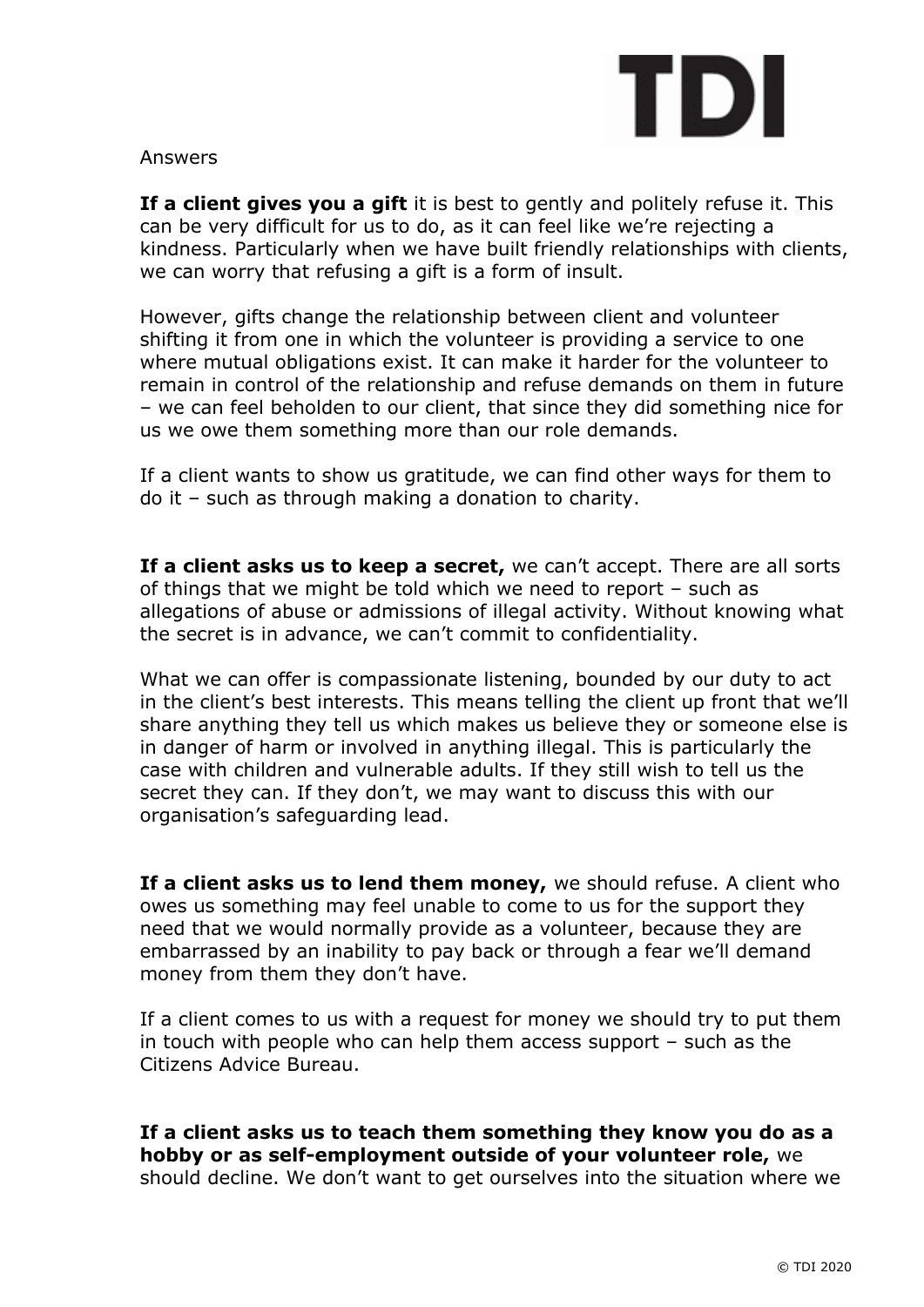

have two relationships with a client - we should be friendly, but our clients are not our friends but people we are serving. When we blur that line it can get in the way of us giving them the help they need – we may end up resenting them for the demands they make on our time, we may displace our volunteering with other activities, we may end up doing things we're not comfortable doing because we've set a precedent of going beyond our volunteering role.

What we are in a position to do is to help our clients access the support they need from other people – do we know any other volunteering groups who could offer the support our client is looking for from us? We may need to escalate this question to someone more senior within our organisation who can use our links with others, such as the Local Authority or Safeguarding Partnership.

### **If someone is constantly quizzing us about our personal life,** we

should be politely mysterious. Again, our clients are generally not our friends and they are not there to provide us with emotional support. We are also not there to feed their curiosity. Private information can be used as a hold over us, to make us feel guilty or vulnerable. In some circumstances it can make it difficult to do our roles because we feel hypocritical or unreasonable.

This can be difficult, particularly if our role involves befriending – we may want to give information about ourselves as a way of forming that relationship. If this is likely to be the case, we should be clear in advance how much of ourselves we want to give – do we want clients to know where we live, how to find us outside of volunteering-hours, details of our family or relationship status? We probably don't, so what aspects of our life would we be comfortable sharing?

#### **If someone starts to talk about their suicidal thoughts or**

**experience of being abused,** we must report it to our safequarding lead, and we must tell the client that we will do this. This is one of those situations we've already talked about where we can't keep a secret – even if the client wants us to, doing so would cause them harm. We can't leave clients in a dangerous situation. Remember too though that we are not professionals and so we are not able to provide support ourselves – we could do more harm than good. Concerns should be escalated to those who can give support, which in these cases would be the Crisis Mental Health team and the Local Safeguarding Partnership. At the same time, we should point the clients in the direction of help they can get directly, such as the NHS, the Samaritans and the resources we developed in the 'Building a contacts list' exercise.